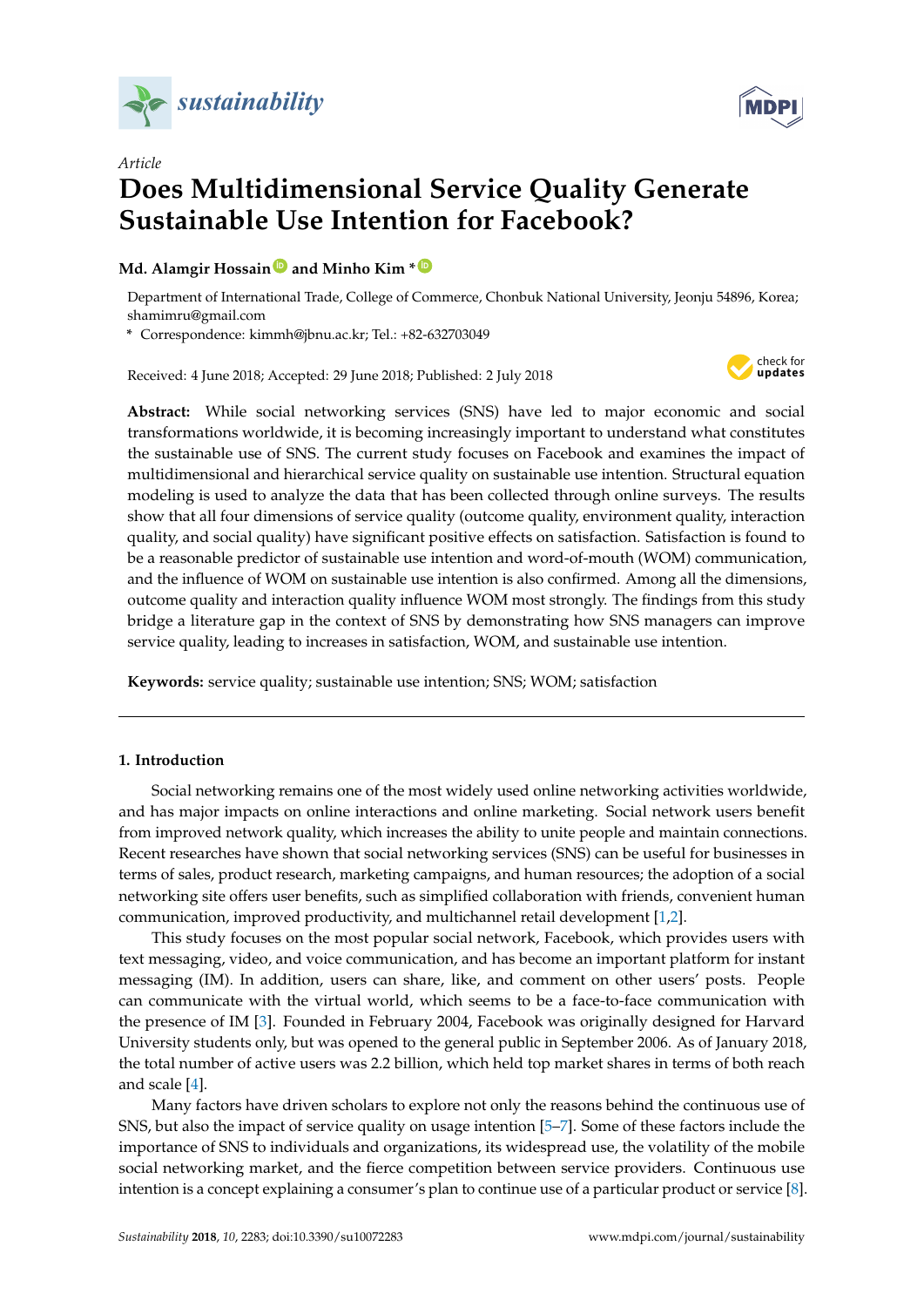The actual behavior of consumers depends on their permanent use of the product or service, which in turn determines the success of the product or service [\[5\]](#page-12-4). A study by Boehmer and Lacy [\[9\]](#page-12-7) argue that a 24% increase in sales was achieved by companies that used SNS, as compared to those that did not. Therefore, understanding the components that influence customers' sustainable use intention is important and provides companies with an opportunity to enhance their services. Sustainable use can be defined as the use of things in a way that does not lead to a long-run decline, thereby preserving the potential to meet the needs and desires of present and future generations. Sustainable use is a crucial variable in the relationship between user image formation and maintenance of the network in SNS, and it confirms the attitudes and decisions made by network users [\[10\]](#page-12-8). SNS is a service area characterized by the sustainable use of the social network environment and its functionalities [\[11\]](#page-12-9). From the view of the principle of maintenance, we consider the sustainable use intention to be similar to continuous use intention in our study.

Service quality refers to customers' overall judgment of and opinion toward a service provider's performance, and thus strongly affects customer satisfaction [\[5,](#page-12-4)[12\]](#page-13-0). In practice, the measurement of service quality is very complex; therefore, Brady and Cronin [\[13\]](#page-13-1) presented a multidimensional service quality model consisting of three key components: outcome quality, interaction quality, and environment quality. These have become important measures of service quality in various areas of the service sector. Numerous studies have been conducted to test this service quality theory in different contexts, including SNS [\[7\]](#page-12-5), mobile value-added services [\[5\]](#page-12-4), web-based libraries [\[14\]](#page-13-2), and the motel service industry [\[15\]](#page-13-3).

Previous studies of the Internet and mobile services have revealed that service quality, satisfaction, and word-of-mouth (WOM) have direct or indirect influences on continuous usage intention [\[5,](#page-12-4)[7](#page-12-5)[,12](#page-13-0)[,16\]](#page-13-4). Satisfaction is the customer's overall evaluation of whether or not a service meets the customer's perceived expectations; thus, satisfaction is heavily influenced by service quality [\[5\]](#page-12-4). WOM consists of the positive or negative referrals made by the consumer regarding a product or service; thus WOM influences usage intention [\[17](#page-13-5)[,18\]](#page-13-6). Prior studies have identified the relationships among service quality, satisfaction, and usage intention for IM services using three dimensions of service quality [\[5](#page-12-4)[,7\]](#page-12-5). However, the four-dimensional model of service quality (i.e., outcome, interaction, environment, and social quality) has not yet been formally analyzed. Indeed, social quality can be a key determinant of overall service quality, and can have major impacts on SNS usage intention [\[7](#page-12-5)[,17\]](#page-13-5).

The aim of this study is to examine the impact of service quality dimensions on the satisfaction and WOM of Facebook users, and to investigate users' sustainable use intention through the lens of satisfaction and WOM. We employed a hierarchical, four-dimensional model of service quality, including interaction quality, environment quality, outcome quality, and social quality. This exploratory study may provide further insight into the IM service area through the use of a four-dimensional framework. Moreover, to the best of our knowledge, no prior research has included the dimension of social quality or WOM to assess the sustainable use intention of Facebook users.

The rest of this paper is organized as follows. The next section presents the theoretical background. The following section elucidates the research methodology of the study. Empirical results and discussions are presented in Sections [4](#page-7-0) and [5,](#page-10-0) respectively. The final section concludes the paper with precious implications, limitations and future research guidelines.

#### **2. Theoretical Background**

#### *2.1. Service Quality*

The components of service quality have been extensively investigated in recent decades. Gronroos [\[19\]](#page-13-7) argued that service quality is a complex concept that contains two different dimensions, technical quality and functional quality. Technical quality refers to which the customer receives from the service experience, and functional quality refers to the way in which the service is delivered. The Gronroos [\[19\]](#page-13-7) scale has been criticized for its lack of an appropriate direction in improving service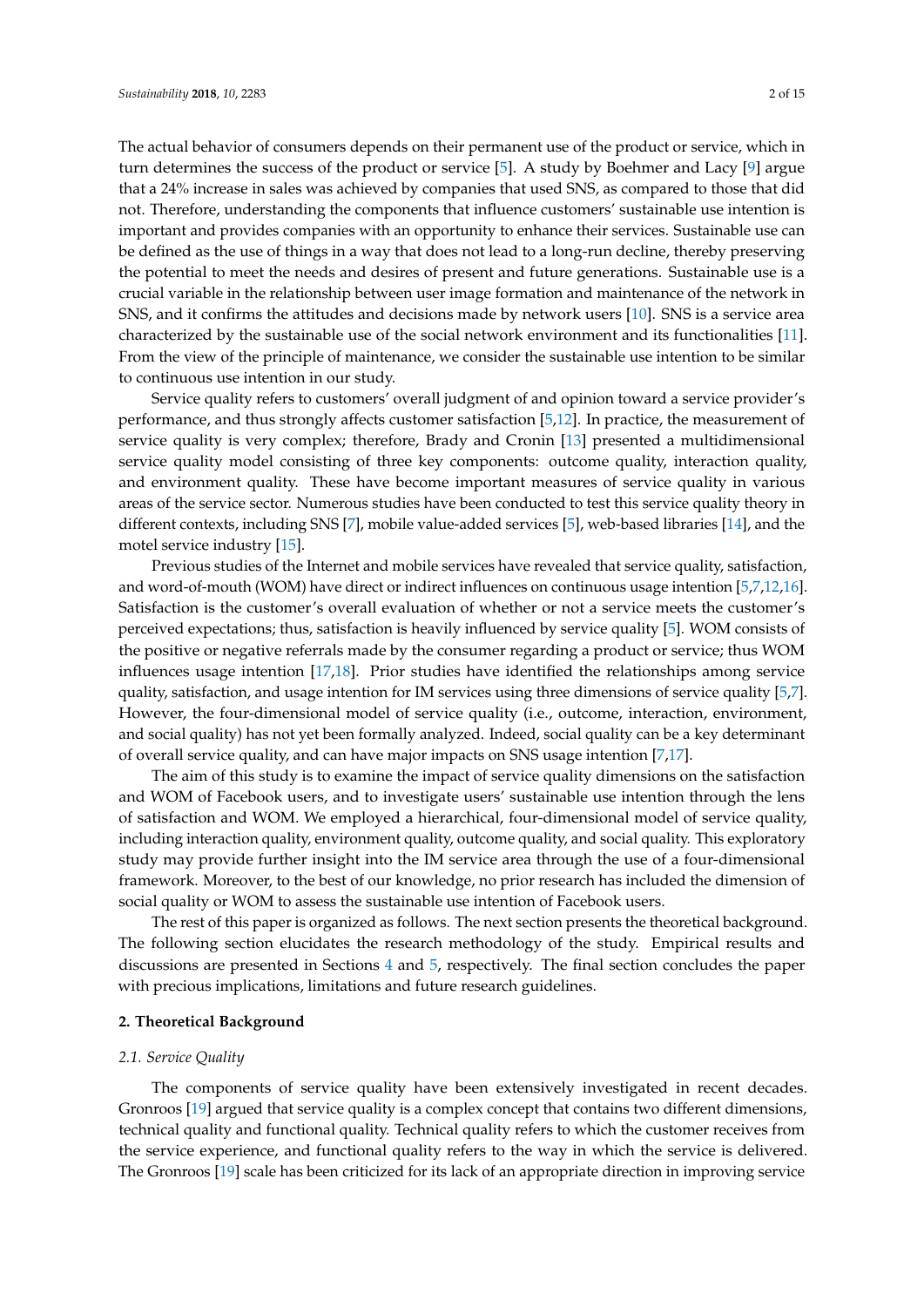quality and validity, and Parasuraman et al. [\[20\]](#page-13-8) conceptualized an alternative five-dimensional service quality model that includes reliability, assurance, tangibility, responsiveness, and empathy. Based on these five dimensions, they developed a 22-item instrument called SERVQUAL, which has been widely used and frequently cited in various service organizations, and considerable criticisms have also been raised questioning its reliability and validity [\[21](#page-13-9)[–23\]](#page-13-10). Buttle [\[22\]](#page-13-11) criticizes the disadvantages of SERVQUAL on two aspects. First, SERVQUAL focuses on the delivery process, but does not focus on the outcome of the service and the service environment when a service is rendered. Second, its dimensions are not universal and they may change across different industries. Coulthard [\[24\]](#page-13-12) also criticizes SERVQUAL for its conceptual, methodological, and interpretative issues, and suggests that new approaches are needed to measure service quality.

As subsequent marketing studies have identified limitations of the SERVQUAL method, which in turn have led to the development of alternative instruments of analysis [\[21](#page-13-9)[,23\]](#page-13-10). A three-dimensional service quality model was proposed by Rust and Oliver [\[25\]](#page-13-13), comprising the service delivery, the service environment, and the service product. Dabholkar et al. [\[26\]](#page-13-14) proposed a multilevel model of service quality comprising five primary dimensions (reliability, physical aspects, personal interactions, policy, and problem solving) and six secondary dimensions (appearance, promises, convenience, "doing it right", inspiring confidence, and being courteous and helpful). In order to improve the SERVQUAL model, Cronin and Taylor [\[23\]](#page-13-10) developed the SERVPERF model, which states that using performance scores alone can generate better reliability and validity than using different scores [\[27\]](#page-13-15). The SERVPERF model has been widely used in the retail banking industry [\[28\]](#page-13-16), the healthcare industry [\[29\]](#page-13-17), and the hairdressing industry [\[30\]](#page-13-18).

Notably, an integrated hierarchical and multidimensional model was developed by Brady and Cronin [\[13\]](#page-13-1). They argued that service quality is an aggregate measure consisting of three major components: interaction quality, environment quality, and outcome quality. Each dimension in turn has three sub-dimensions that define the basis of service quality perceptions. This model has two distinct approaches that have been adopted from Rust and Oliver [\[25\]](#page-13-13) and Dabholkar et al. [\[26\]](#page-13-14), respectively. The Brady and Cronin [\[13\]](#page-13-1) model has been verified and has gained attention in the service marketing literature. Additionally, it has been widely used to measure service quality in different industries, including the mobile telecom industry [\[5](#page-12-4)[,12\]](#page-13-0).

Recently, Lien et al. [\[7\]](#page-12-5) employed the Brady and Cronin's [\[13\]](#page-13-1) hierarchical and multidimensional model to examine the impact of service quality on the satisfaction of WeChat users, and to evaluate the impact of satisfaction and stickiness on usage intentions in China. Other studies by Lu et al. [\[12\]](#page-13-0) and Zhao et al. [\[5\]](#page-12-4) have examined service quality in the context of mobile service using the Brady and Cronin [\[13\]](#page-13-1) model. Given the importance of reliability and validity provided by these earlier studies, the current study adopts the Brady and Cronin [\[13\]](#page-13-1) model to measure the service quality of Facebook.

The present study adopts the multidimensional service quality scale used by Lien et al. [\[7\]](#page-12-5), due to the similarity of the research domain. In addition, the current study incorporates a new service quality dimension, social quality, which increases users' continuous usage intention of SNS [\[30,](#page-13-18)[31\]](#page-13-19). Social factors that influence the continuous intention of SNS use include perceived critical mass and social norms [\[32\]](#page-13-20). Friends on social media can provide substantial support to those who are experiencing low self-esteem and low life satisfaction [\[33\]](#page-13-21). Social interaction ties have an influence on customer value creation and stickiness toward SNS [\[34\]](#page-13-22). Social interaction quality refers to the communication of and interactions regarding opinions, feelings, and ideas between customers, companies, and others stakeholders [\[35\]](#page-13-23). The current study defines the dimension of social quality as the quality of social interaction ties. Interaction quality refers to the quality of a customer's intention toward the mobile service provider during the service delivery [\[7](#page-12-5)[,12\]](#page-13-0). Outcome quality is the consumer's fulfillment of desires, which produces feelings about the experience [\[5,](#page-12-4)[7\]](#page-12-5). Environment quality considers the basic elements of a service, including interface design, equipment quality, and service delivery extents [\[12\]](#page-13-0).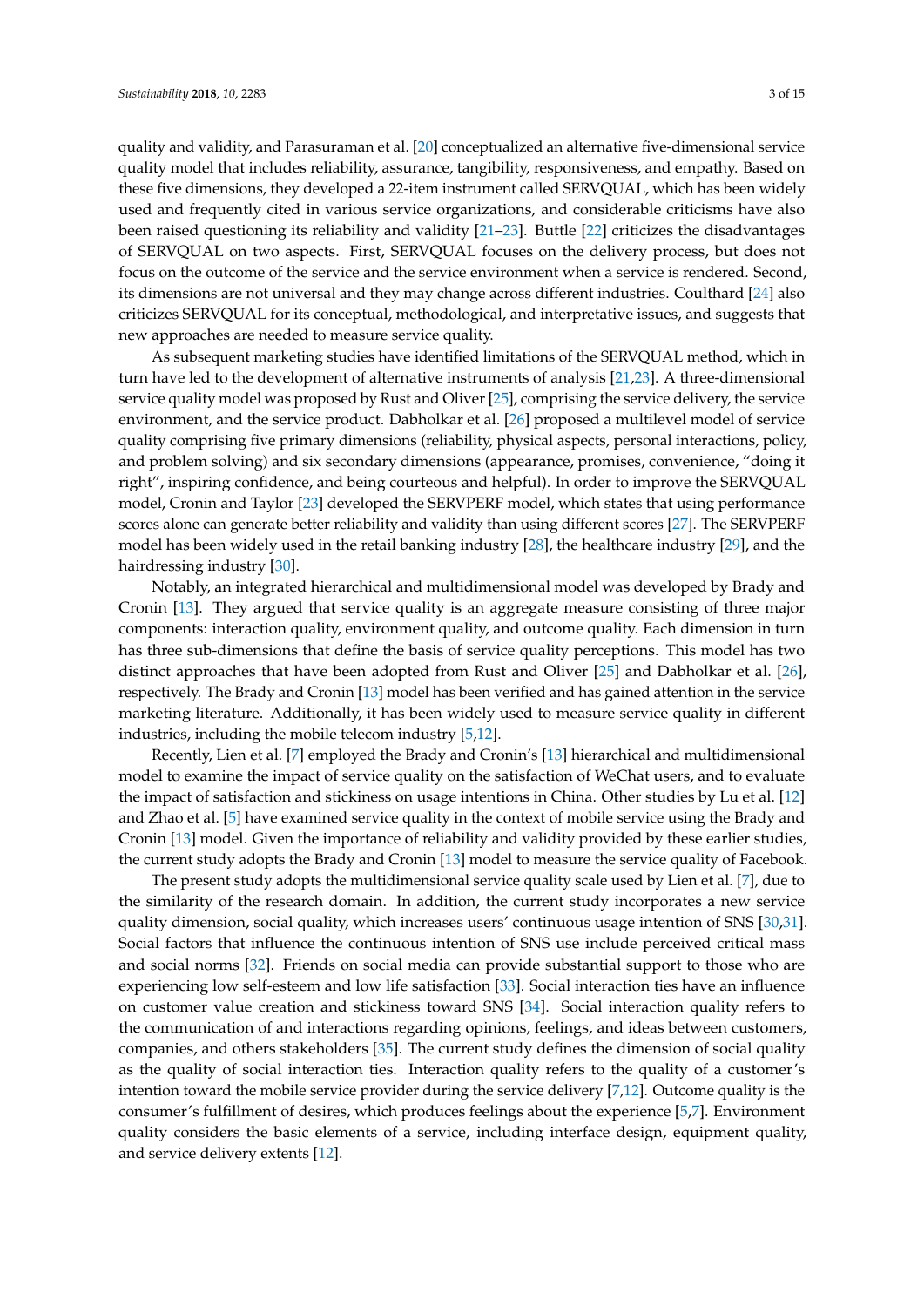# *2.2. Hypotheses*

Interaction quality captures the buyer–seller interaction of the service delivery process. Interaction is important in order to develop the relationship between a buyer and a seller, which reflects the quality of a customer's interaction with the seller throughout the service delivery process [\[12\]](#page-13-0). The interaction service quality dimension has significant positive influence on consumer satisfaction [\[5\]](#page-12-4). Surprisingly, Lien et al. [\[7\]](#page-12-5) found that interaction quality had a negligible impact on customer satisfaction in their WeChat service study. They argued that customer satisfaction is highly dependent on environment quality, and suggested that the perfection of interface design and steady mobile telecommunication connectivity improve consumers' perceived environment quality, thus improving their satisfaction level. Another study by Lu et al. [\[12\]](#page-13-0) noted that environment quality of mobile services replicates the basic requirements (e.g., service delivery contexts, interface design, equipment quality) of using such services. Without an appropriate and effective environment, it would be difficult for clients to achieve their goals. In this regard, system reliability, navigation, and visual design connection qualities are considered to be important value-added service quality dimensions that influence customer satisfaction and value [\[36\]](#page-13-24).

The outcome of a service is what customers receive from the service. It is believed that customer satisfaction with mobile services is mostly predicted by outcome quality [\[7\]](#page-12-5). Outcome quality includes punctuality of service delivery, tangible evidence, and intangible valence [\[12\]](#page-13-0). It is directly related to the user's fulfillment of desires, which produces feelings about the experience. However, customers give more attention to outcome quality when cumulative satisfaction is assessed [\[5\]](#page-12-4). Social interaction quality refers to the communication of and interactions regarding opinions, feelings, and ideas among customers, companies, and others stakeholders [\[35\]](#page-13-23). A substantial number of studies have shown a causal relationship between social quality and customer value creation. As argued from the perspective of the social capital theory, social interaction is the prime factor in determining continuous use intention among Facebook users [\[37\]](#page-13-25). Additionally, social interaction ties have a strong, positive effect on hedonic and social value creation, which affects the stickiness of mobile services [\[34\]](#page-13-22).

An increasing number of consumers use Web 2.0 tools, such as social networking sites, online blogs, and consumer review sites, to share their opinions and exchange product information; this is termed "e-WOM" [\[38\]](#page-14-0). One study based on healthcare services argued that service quality directly affects consumers' WOM communication [\[39\]](#page-14-1). In addition, Gounaris et al. [\[40\]](#page-14-2) demonstrated how electronic service quality influences WOM communication of e-consumers, and suggested that e-service quality positively impacts e-consumer satisfaction, WOM communication, and use intentions. When customers are loyal to a given e-service provider, they are willing to communicate positive information about the service and the provider [\[41\]](#page-14-3). Thus, this study asserts the following hypotheses:

**Hypothesis 1a (H1a).** *Interaction quality has significant positive influence on users' satisfaction with Facebook.*

**Hypothesis 1b (H1b).** *Environment quality has significant positive influence on users' satisfaction with Facebook.*

**Hypothesis 1c (H1c).** *Social quality has significant positive influence on users' satisfaction with Facebook.*

**Hypothesis 1d (H1d).** *Outcome quality has significant positive influence on users' satisfaction with Facebook.*

**Hypothesis 2a (H2a).** *Interaction quality has significant positive influence on users' WOM communication regarding Facebook.*

**Hypothesis 2b (H2b).** *Environment quality has significant positive influence on users' WOM communication regarding Facebook.*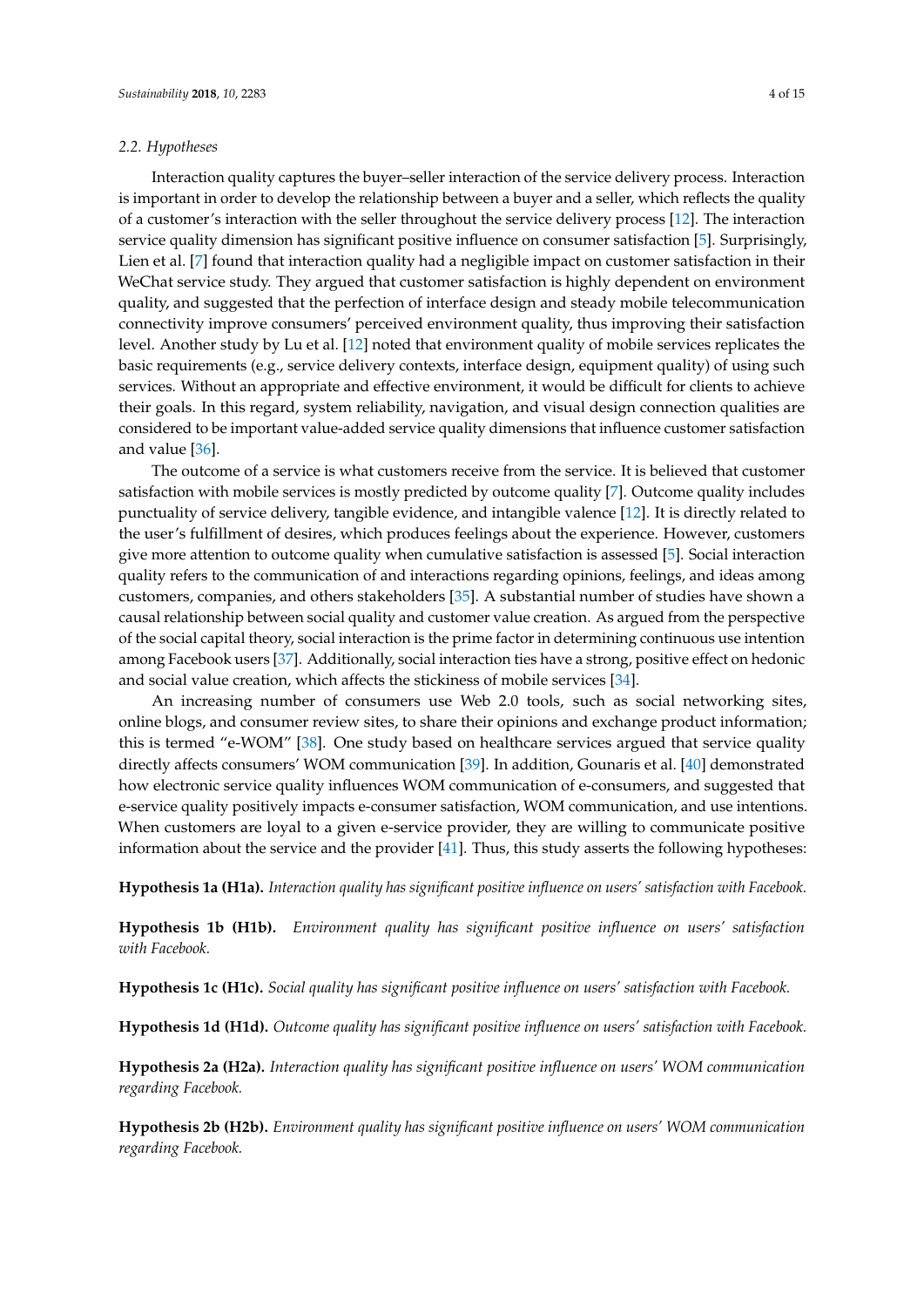**Hypothesis 2c (H2c).** *Social quality has significant positive influence on users' WOM communication regarding Facebook.*

**Hypothesis 2d (H2d).** *Outcome quality has significant positive influence on users' WOM communication regarding Facebook.*

Customer satisfaction plays a significant role in service marketing, as it is a prominent predictor of subsequent behavior of customers. Satisfaction refers to the comparison between perceived performance and expectations (e.g., expectancy disconfirmation theory). In the study of SNS mobile service quality, customer satisfaction was identified to exert a positive influence on the continuous usage intention of WeChat mobile service users [\[7\]](#page-12-5). Higher customer satisfaction (both transaction-specific and cumulative satisfaction) formulates and preserves more sustainable and long-term relationships between customers and service providers [\[5\]](#page-12-4). Satisfied customers tend to maintain their intention of use and are likely to have positive WOM communication as well [\[17,](#page-13-5)[18\]](#page-13-6). Satisfied customers are more likely to be motivated to share their experiences using WOM with other Web 2.0 users [\[42,](#page-14-4)[43\]](#page-14-5). These results suggest that customer satisfaction has a positive relationship with both sustainable use intention and WOM. Thus, this study proposes the following hypotheses:

**Hypothesis 3a (H3a).** *User satisfaction has a significant positive influence on sustainable use intention.*

**Hypothesis 3b (H3b).** *User satisfaction has a significant positive influence on WOM communication regarding Facebook.*

Parasuraman et al. [\[44\]](#page-14-6) argued that service quality and satisfaction are the most important factors in discussing WOM as a specific type of behavioral intentions. They argued that if customer perception of service quality is high, consumers will recommend the service to others, which may also indicate the sustainable use intention of the consumer. The SNS has become the universal e-WOM channel, through which brand-related information and influence usage intention, decision-making, and attitudes toward services are shared [\[18\]](#page-13-6). Additionally, it has been suggested that e-WOM has a significant positive influence on the continuous usage intention of Web 2.0 users [\[17\]](#page-13-5). In a study of WOM in the context of movies, it was found that WOM communication holds significant explanatory power for both collective and weekly box office income [\[16\]](#page-13-4). Considering the importance of WOM communication and its subsequent impact, it is reasonable to predict that Facebook users' WOM communication significantly influences their sustainable use intentions. Hence, the following hypothesis is proposed:

**Hypothesis 4 (H4).** *WOM communication has significant positive influence on sustainable use intention of Facebook.*

Figure [1](#page-5-0) shows the sustainable use intention of SNS as a result of direct and indirect relationships with service quality, satisfaction, and WOM. Service quality, for its part, is presented as a multidimensional concept, consisting of the service's interaction quality, environment quality, social quality, and outcome quality. The rationale for this conceptual model is derived from the theories and findings of previous SNS research [\[5](#page-12-4)[,7](#page-12-5)[,12](#page-13-0)[,36\]](#page-13-24). The constructs considered in this study and the justification for linkages between individual concepts, as well as further details regarding the theories, on which they rely, were discussed in this section.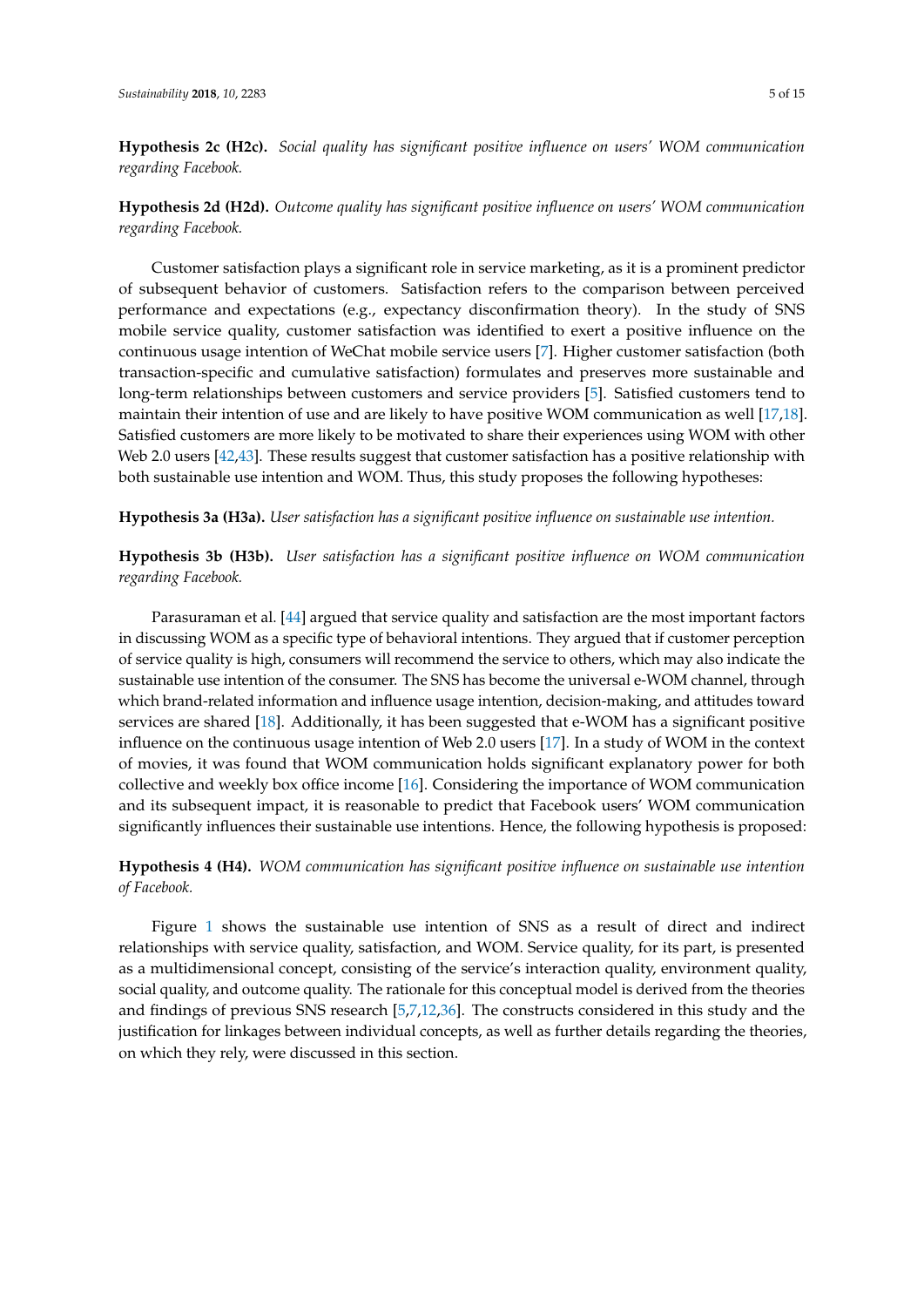<span id="page-5-0"></span>

**Figure 1.** The conceptual research model. **Figure 1.** The conceptual research model.

# **3. Research Methodology 3. Research Methodology**

# *3.1. Instrument Development 3.1. Instrument Development*

The survey questionnaire comprised seven constructs, outcome quality, environment quality, The survey questionnaire comprised seven constructs, outcome quality, environment quality, social quality, interaction quality, WOM, satisfaction, and sustainable use intention, as well as social quality, interaction quality, WOM, satisfaction, and sustainable use intention, as well as demographic information for each respondent. This study derived the measurements of all constructs demographic information for each respondent. This study derived the measurements of all constructs from previous studies with some modifications to fit the constructs in this market context. The from previous studies with some modifications to fit the constructs in this market context. The measures of outcome quality, environment quality, and interaction quality were adopted and modified from Lu et al. [12] and Lien et al. [7]. Additionally, social quality was modified [fro](#page-13-0)m Zh[ang](#page-14-7) et al. [45]. User satisfaction and sustainable use intention were adopted and modified from Zha[ng e](#page-14-7)t al. [45]. The construct of WOM was adopted from Henn[ig e](#page-14-5)t al.  $[43]$  and C[hen](#page-13-5) et al.  $[17]$  $[17]$ . Table 1 shows a detailed review of measurement items.

| <b>Table 1.</b> Constructs and Items. |
|---------------------------------------|
|                                       |

<span id="page-5-1"></span>

| <b>Constructs</b>                     |                  | <b>Items</b>                                                                    |
|---------------------------------------|------------------|---------------------------------------------------------------------------------|
|                                       | OQ1              | I can save considerable time and effort with<br>Facebook communication.         |
| Outcome quality                       | OQ <sub>2</sub>  | Facebook delivers information very quickly.                                     |
| Lien et al. [7], Lu et al. [12]       | OQ <sub>3</sub>  | Facebook provides important information.                                        |
|                                       | OQ4              | Facebook tries to give me a good experience.                                    |
|                                       | EQ1              | Facebook display is easy to use.                                                |
| <b>Environment quality</b>            | EQ3              | Facebook provides useful 'emotional expression' icons.                          |
| Lien et al. [7], Lu et al. [12]       | EQ4              | Facebook provides useful supporting tools (e.g., photo and<br>message sharing). |
|                                       | EQ <sub>5</sub>  | I would say Facebook's interface design is creative.                            |
|                                       | SQ <sub>1</sub>  | Facebook brings my friends and family together.                                 |
| Social quality<br>Zhang et al. [45]   | SQ <sub>2</sub>  | Facebook helps to strengthen my network with other people.                      |
|                                       | SQ4              | Facebook is helpful for maintaining social relationships.                       |
|                                       | IQ <sub>2</sub>  | Facebook authorities are very friendly.                                         |
| Interaction quality                   | IQ3              | Facebook authorities are willing to solve my problems.                          |
| Lien et al. [7], Lu et al. [12]       | IQ4              | Facebook is able to answer my questions thoroughly.                             |
|                                       | IQ <sub>5</sub>  | Overall, Facebook interaction/chatting quality is good.                         |
|                                       | WOM2             | I have many good things to say about Facebook services.                         |
| Word-of-mouth                         | WOM3             | I would say positive things about Facebook.                                     |
| Chen et al. [17], Henning et al. [43] | WOM4             | I recommend use of Facebook among peers and relatives.                          |
|                                       | WOM <sub>5</sub> | I am ready to tell other people that I use Facebook.                            |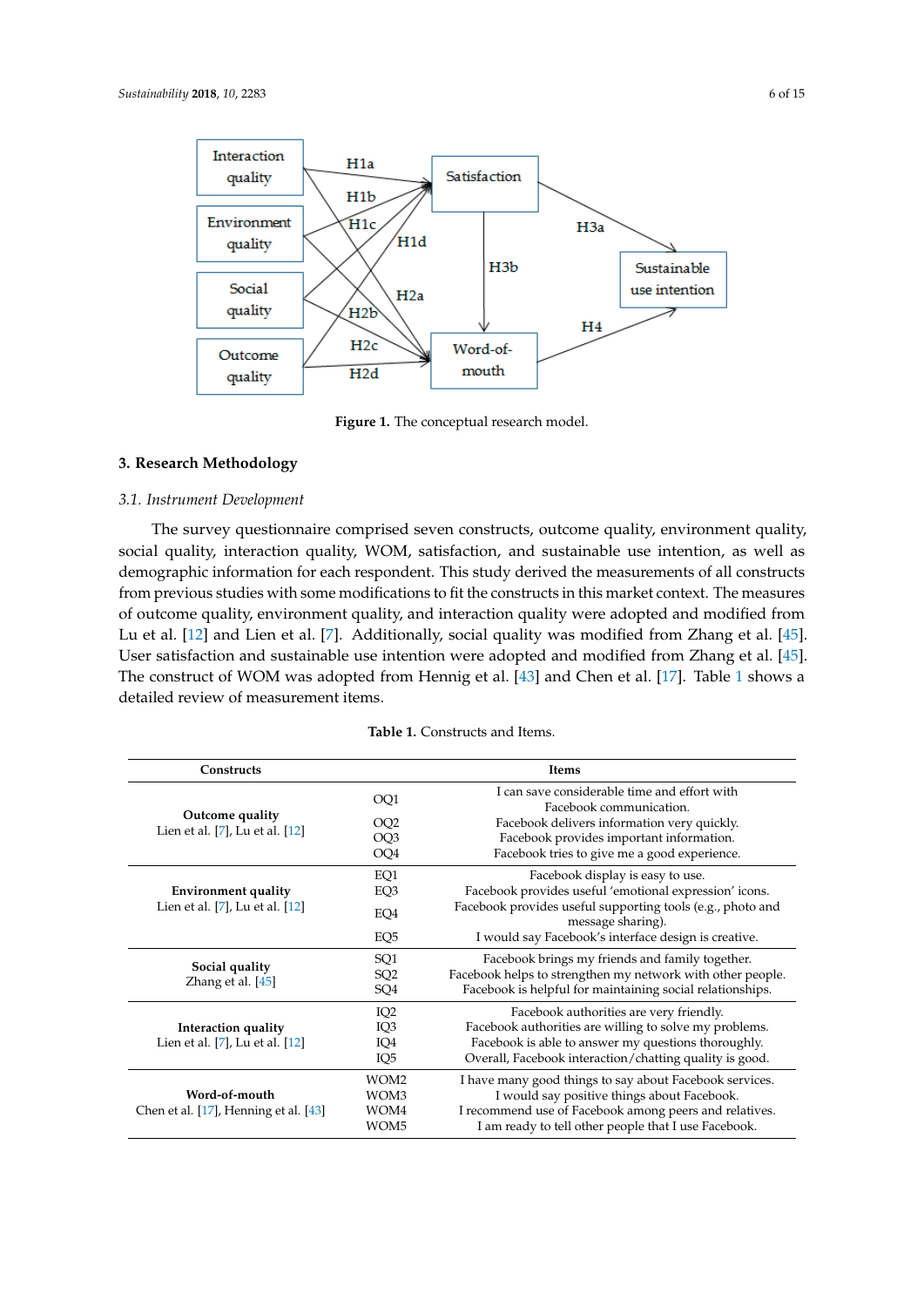| <b>Constructs</b>         | <b>Items</b>     |                                                    |  |  |  |
|---------------------------|------------------|----------------------------------------------------|--|--|--|
|                           | SAT <sub>1</sub> | I feel satisfied using Facebook.                   |  |  |  |
| <b>Satisfaction</b>       | SAT <sub>2</sub> | I feel pleasant using Facebook.                    |  |  |  |
| Zhang et al. $[45]$       | SAT <sub>3</sub> | I feel enjoyment using Facebook.                   |  |  |  |
|                           | SAT4             | Facebook has met my expectations.                  |  |  |  |
|                           | INT <sub>1</sub> | I will use Facebook in the future.                 |  |  |  |
| Sustainable use intention | INT3             | I would use Facebook more than any other networks. |  |  |  |
| Zhang et al. $[45]$       | INT4             | I would visit Facebook as often as I can.          |  |  |  |
|                           | INT5             | I usually open Facebook when I am online.          |  |  |  |

**Table 1.** *Cont.*

Source: review of literature.

This study used a self-administered structure questionnaire to collect data. Questionnaire items were examined by educational and professional researchers. To measure the consistency, order, and relevancy of the questionnaire design, a pilot study was conducted with 25 respondents. Based on the modifications and changes, the final items of the questionnaire were set to 35 questions (5 items for each construct). In order to obtain the model fit, two items were removed from the social quality construct and one item was removed from the rest of the constructs. Thus, a total of 27 items were considered for the final analysis. The questionnaire was developed on a five-point Likert scale ranging from strongly agree (1) to strongly disagree (5).

# *3.2. Data Collection*

The online survey method with random sampling was used to conduct the formal survey in November 2017 in Bangladesh. In this study, we applied an online survey method using Google Docs. Lien et al. [\[7\]](#page-12-5) used an online data collection method to examine service quality, satisfaction, stickiness, and usage intention in a study with a sample size of 310 WeChat users. Similarly, Zhang et al. [\[45\]](#page-14-7) used an online data collection method for their study on WeChat consisting of 240 valid respondents. The questionnaire link was distributed on the authors Facebook wall, sent to different Facebook groups and individual inboxes as well. The participants were directed to the online questionnaire by clicking on link. The purpose of the study and instructions were given on the first page of the online questionnaire. In addition, it was acknowledged that all information provided would be kept confidential. The respondents were confined to Facebook users with at least one year of experience as the goal is to explore the relationship between multidimensional service quality and sustainable use intention. Initially, 351 complete responses were received, but after data cleaning (missing data, outliers, and normality test) was successfully performed, 307 valid responses remained for subsequent analysis. All responses were analyzed through SPSS and Amos version 24 (IBM, Armonk, NY, USA).

<span id="page-6-0"></span>Table [2](#page-6-0) shows a detailed review of the demographic profile of respondents. We conducted frequency analysis for the general characteristics of the respondents. There were slightly more males than females; 56.4% of participants are male and 43.6% are female, and 42% are between the ages of 22 and 25 years. Overall, 45% of the respondents answered that they spend more than one hour per day on Facebook, and 88.3% of them have been connected to Facebook for more than three years.

**Table 2.** Demographic profile of respondents.

| Characteristics $(N = 307)$ | Frequency | Percentage |
|-----------------------------|-----------|------------|
| Gender                      |           |            |
| Male                        | 173       | 56.4       |
| Female                      | 134       | 43.6       |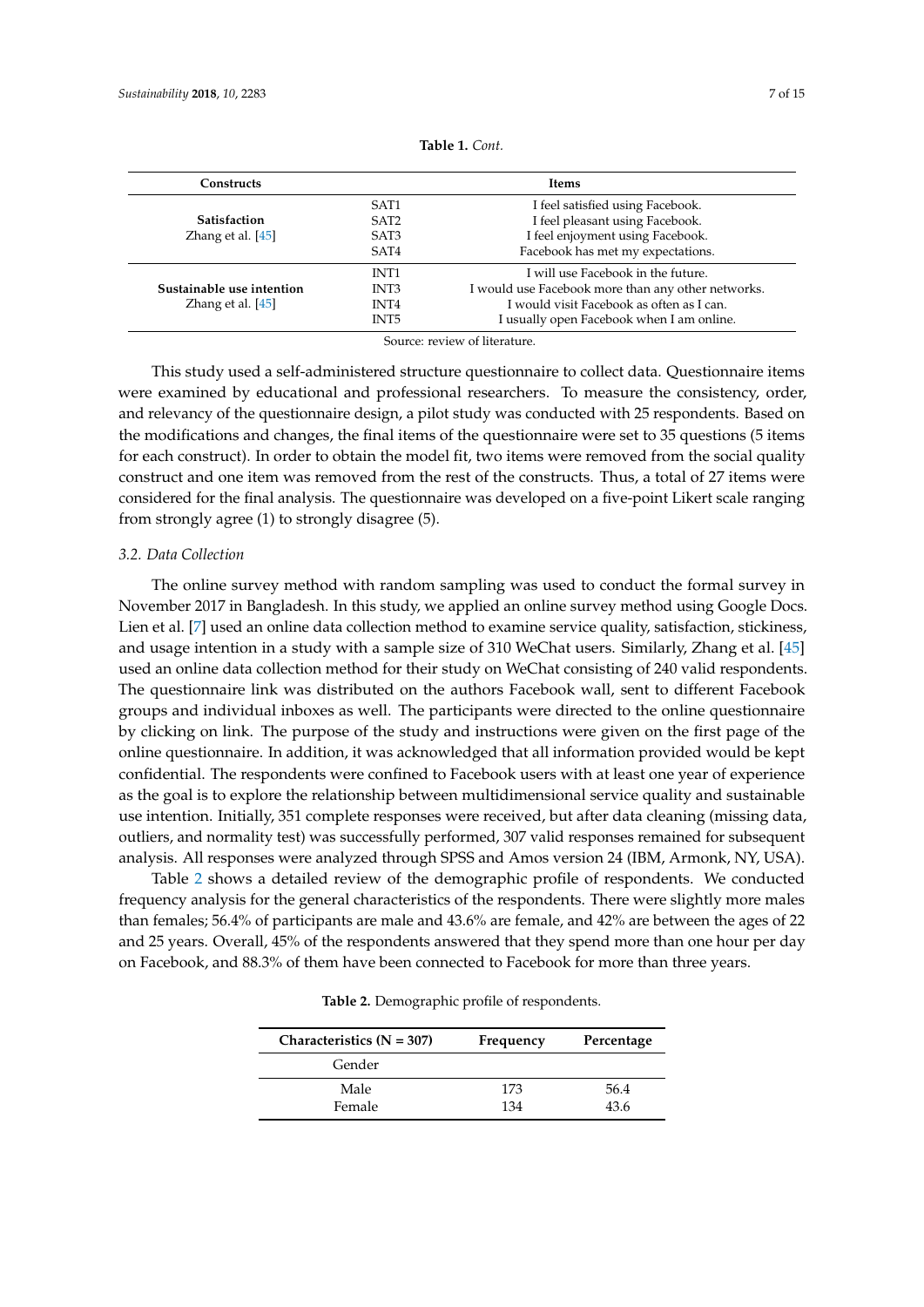| Characteristics $(N = 307)$ | Frequency | Percentage |  |  |
|-----------------------------|-----------|------------|--|--|
| Age group (years)           |           |            |  |  |
| Under 18                    | 01        | 0.30       |  |  |
| $18 - 21$                   | 43        | 14.0       |  |  |
| $22 - 25$                   | 131       | 42.0       |  |  |
| $26 - 30$                   | 62        | 20.0       |  |  |
| Over 30                     | 70        | 22.8       |  |  |
| Facebook usage per day      |           |            |  |  |
| Less than 20 min            | 18        | 5.80       |  |  |
| $20 - 40$ min               | 56        | 18.3       |  |  |
| $40 - 60$ min               | 92        | 30.0       |  |  |
| More than 60 min            | 141       | 45.9       |  |  |
| Facebook experience (years) |           |            |  |  |
| 1–2 years                   | 16        | 5.21       |  |  |
| 2-3 years                   | 20        | 6.50       |  |  |
| More than 3 years           | 271       | 88.3       |  |  |
| Occupation                  |           |            |  |  |
| Government employee         | 47        | 15.3       |  |  |
| Private employee            | 91        | 29.6       |  |  |
| <b>Business</b>             | 22        | 7.20       |  |  |
| Student                     | 139       | 42.0       |  |  |
| Other                       | 18        | 5.90       |  |  |

**Table 2.** *Cont.*

Source: survey data.

# *3.3. Evaluation of Common Method Bias*

In order to ensure the validity of the study, we tested common method variance (CMV) because the collected data were perceptual and from a single source at the same time. Problems with CMV could lead to either over- or under-estimation of the antecedents among regressive and explanatory variables. This study carried out the Harman's single-factor test for the assessment of CMV problems. CMV issues can arise if all indicators fall under a single construct, or if the first construct explains the majority of the variance in the data. However, the test results confirmed that the first factor explained 37.7% of the variance, and several factors showed eigenvalues greater than one, representing the elimination of any CMV problems from the data [\[46\]](#page-14-8).

#### <span id="page-7-0"></span>**4. Empirical Results**

This study employed structural equation modeling (SEM) for data analysis and hypothesis testing. In particular, the Amos-24 data analysis tool was used to perform the test because it facilitates a real-time assessment of both the measurement model and the structural model. Specifically, this technique significantly helps to verify reliability and validity of the measurement model, and helps to explain the theoretical relationships among constructs within the structural model. In addition, it measures some model fit indices, which confirm its strength.

# *4.1. Measurement Model Assessment*

Convergent validity is performed to test whether the considered elements in a construct are theoretically related. Confirmatory factor analysis (CFI) and average variance extracted (AVE) are the two most important measures of convergent validity. As shown in Table [3,](#page-8-0) all measurement items strongly reflected their convergent validity. Results demonstrated that the standardized factor loadings are greater than or equal to 0.70 (with few exceptions), which represents the recommended critical value [\[47\]](#page-14-9). Additionally, AVE values ranged from 0.502 to 0.602, which fall very close to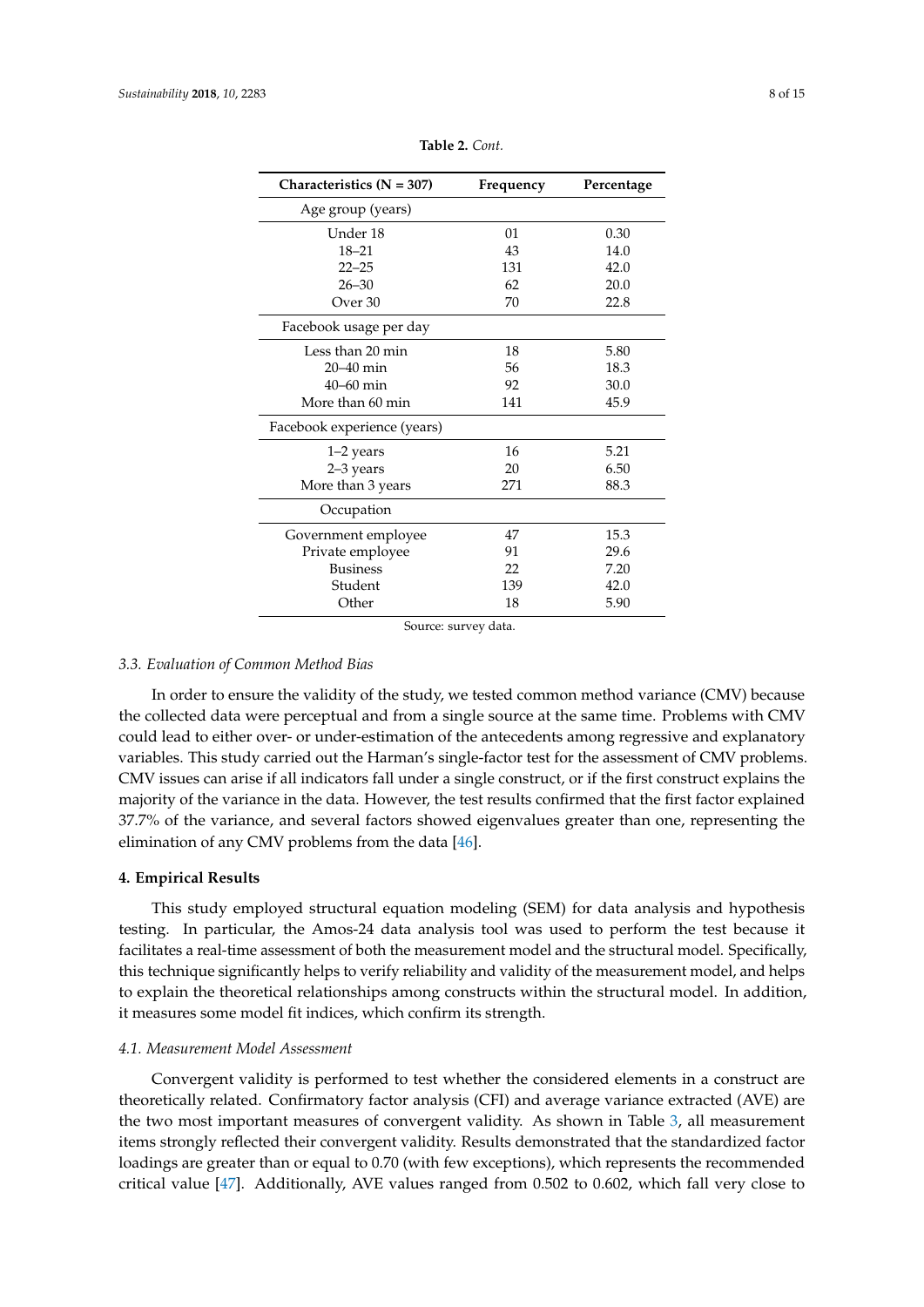the recommended critical value of 0.50 [\[48\]](#page-14-10). Construct reliability evaluates the degree, to which operationalization correctly measures the targeted variables. This reliability can be measured by composite reliability (CR) and Cronbach's alpha. The values of CR ranged from 0.751 to 0.859, which are higher than the benchmark value of 0.70. Cronbanch's alpha values ranged from 0.74 to 0.84, which support the critical value of 0.70. These results supported the reliability of the measurement model [\[48\]](#page-14-10).

<span id="page-8-0"></span>

| Measurement<br>Construct           | Item             | Standardized<br><b>Factor Loadings</b> | $\boldsymbol{p}$ | Average Variance<br><b>Extracted (AVE)</b> | Composite<br><b>Reliability (CR)</b> | Cronbach's<br>Alpha $(\alpha)$ |
|------------------------------------|------------------|----------------------------------------|------------------|--------------------------------------------|--------------------------------------|--------------------------------|
|                                    |                  | Outcome quality                        |                  | 0.55                                       | 0.83                                 | 0.82                           |
|                                    | OQ1              | 0.657                                  | ***              |                                            |                                      |                                |
| $(GFI = 0.969,$<br>$CFI = 0.963$ , | OQ <sub>2</sub>  | 0.779                                  | ***              |                                            |                                      |                                |
| $NFI = 0.959$                      | OQ <sub>3</sub>  | 0.797                                  | ***              |                                            |                                      |                                |
|                                    | OQ4              | 0.725                                  |                  |                                            |                                      |                                |
|                                    |                  | <b>Environment quality</b>             |                  | 0.50                                       | 0.80                                 | 0.79                           |
|                                    | EQ1              | 0.746                                  | ***              |                                            |                                      |                                |
| $(GFI = 0.994,$                    | EQ3              | 0.750                                  | ***              |                                            |                                      |                                |
| $CFI = 0.993$ ,                    | EQ4              | 0.696                                  | ***              |                                            |                                      |                                |
| $NFI = 0.990$                      | EQ <sub>5</sub>  | 0.638                                  |                  |                                            |                                      |                                |
|                                    |                  | Social quality                         |                  | 0.51                                       | 0.75                                 | 0.74                           |
| $(GFI = 1.00,$                     | SQ1              | 0.727                                  | ***              |                                            |                                      |                                |
| $CFI = 1.00$ ,                     | SQ <sub>2</sub>  | 0.794                                  | ***              |                                            |                                      |                                |
| $NFI = 1.00$                       | SQ <sub>4</sub>  | 0.598                                  |                  |                                            |                                      |                                |
|                                    |                  | Interaction quality                    |                  | 0.52                                       | 0.81                                 | 0.80                           |
|                                    | IQ <sub>2</sub>  | 0.701                                  | ***              |                                            |                                      |                                |
| $(GFI = 0.992,$                    | IQ3              | 0.811                                  | ***              |                                            |                                      |                                |
| $CFI = 0.992$ ,                    | IQ4              | 0.761                                  | ***              |                                            |                                      |                                |
| $NFI = 0.987$                      | IQ <sub>5</sub>  | 0.602                                  |                  |                                            |                                      |                                |
|                                    |                  | Word-of-mouth                          |                  | 0.53                                       | 0.82                                 | 0.80                           |
|                                    | WOM2             | 0.763                                  | ***              |                                            |                                      |                                |
| $(GFI = 0.978,$                    | WOM3             | 0.765                                  | ***              |                                            |                                      |                                |
| $CFI = 0.973$ ,                    | WOM4             | 0.757                                  | ***              |                                            |                                      |                                |
| $NFI = 0.968$                      | WOM <sub>5</sub> | 0.605                                  |                  |                                            |                                      |                                |
|                                    |                  | Satisfaction                           |                  | 0.60                                       | 0.86                                 | 0.84                           |
|                                    | SAT1             | 0.824                                  | ***              |                                            |                                      |                                |
| $(GFI = 0.995,$                    | SAT <sub>2</sub> | 0.876                                  | ***              |                                            |                                      |                                |
| $CFI = 0.998$ ,                    | SAT3             | 0.730                                  | ***              |                                            |                                      |                                |
| $NFI = 0.994$                      | SAT4             | 0.657                                  |                  |                                            |                                      |                                |
|                                    |                  | Sustainable use intention              | 0.52             | 0.81                                       | 0.81                                 |                                |
|                                    | INT <sub>1</sub> | 0.770                                  | ***              |                                            |                                      |                                |
| $(GFI = 0.983,$                    | INT3             | 0.667                                  | ***              |                                            |                                      |                                |
| $CFI = 0.980,$                     | INT4             | 0.640                                  | ***              |                                            |                                      |                                |
| $NFI = 0.976$                      | INT5             | 0.787                                  |                  |                                            |                                      |                                |

**Table 3.** Standardized estimates, and reliability statistics.

Note: \*\*\* *p* < 0.001. Source: SEM-Amos output and reliability analysis.

Table [4](#page-9-0) presents discriminant validity and model fit statistics. Discriminant validity explains that the measurement model is not a reflection of other variables that should not be related. Discriminant validity was examined by comparing the square root of AVE with the correlation values among the constructs. Results showed that the square roots of AVE for all constructs in the diagonal row are larger than the correlations between the constructs. Therefore, it can be affirmed that the measurement model has good discriminant validity. Furthermore, multicollinearity among the independent variables was assessed through the variance inflation factor (VIF); values ranged from 1.32 to 2.23, all of which are well below the acceptable level of 10.0 [\[48\]](#page-14-10). Tolerance values ranged from 0.44 to 0.75, further strengthening the model.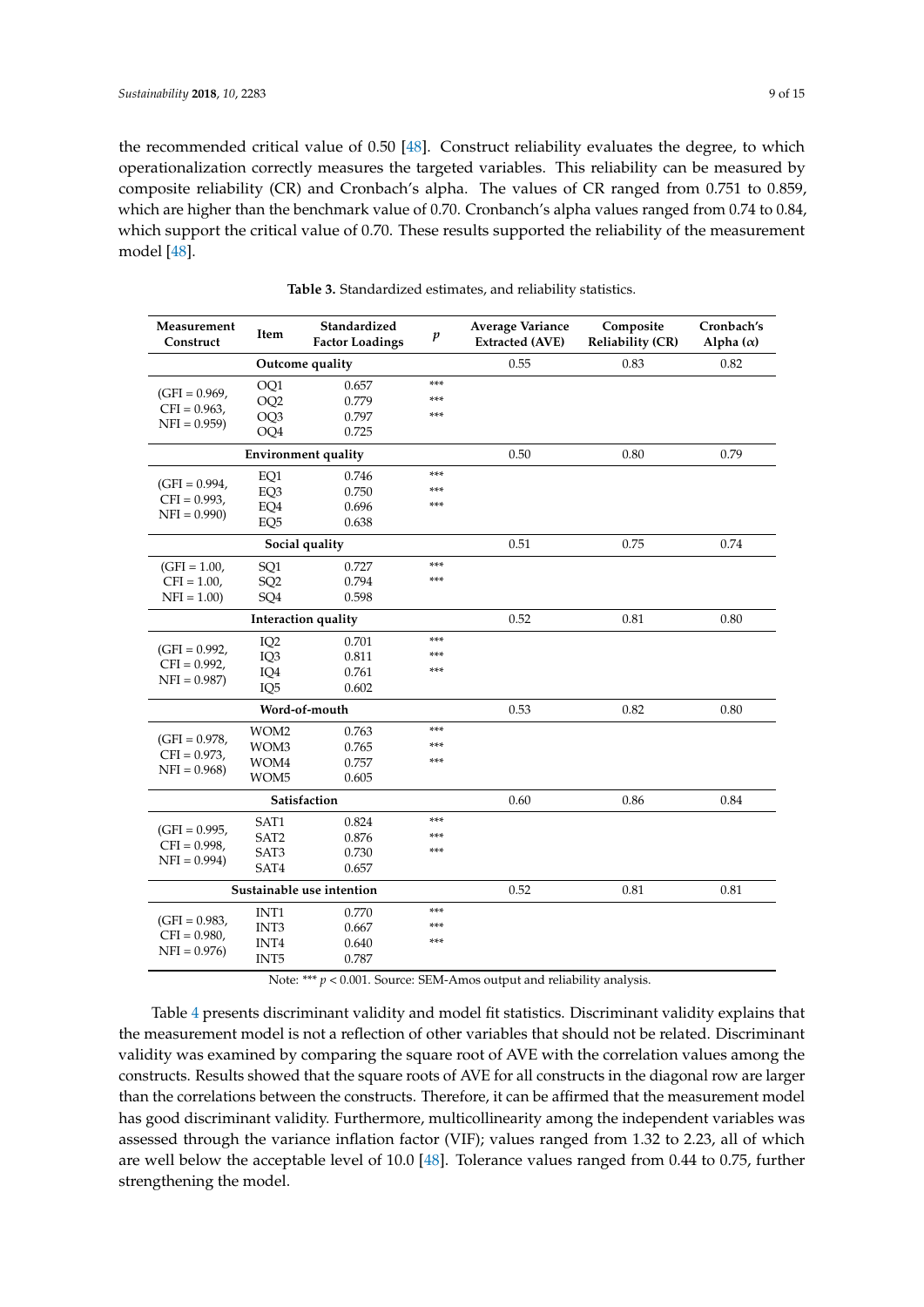<span id="page-9-0"></span>

|                        | Mean                            | Std.<br><b>Deviation</b> | 1    | $\overline{2}$ | 3                        | 4    | 5    | 6          | 7                      | <b>VIF</b>       | Tolerance |
|------------------------|---------------------------------|--------------------------|------|----------------|--------------------------|------|------|------------|------------------------|------------------|-----------|
| 1. Outcome quality     | 3.85                            | 0.78                     | 0.75 |                |                          |      |      |            |                        | 2.23             | 0.44      |
| 2. Environment quality | 3.89                            | 0.76                     | 0.69 | 0.71           |                          |      |      |            |                        | 1.95             | 0.51      |
| 3. Social quality      | 4.09                            | 0.73                     | 0.58 | 0.55           | 0.72                     |      |      |            |                        | 1.37             | 0.73      |
| 4. Interaction quality | 3.33                            | 0.77                     | 0.48 | 0.32           | 0.36                     | 0.72 |      |            |                        | 1.32             | 0.75      |
| 5. Word-of-mouth       | 3.62                            | 0.74                     | 0.69 | 0.60           | 0.48                     | 0.50 | 0.73 |            |                        | 2.20             | 0.45      |
| 6. Satisfaction        | 3.71                            | 0.75                     | 0.63 | 0.65           | 0.48                     | 0.38 | 0.68 | 0.78       |                        | 2.14             | 0.46      |
| 7. Sustainable use     | 3.85                            | 0.76                     | 0.65 | 0.70           | 0.52                     | 0.40 | 0.68 | 0.66       | 0.72                   |                  |           |
| Indices                | <b>Model Fit Obtained Value</b> |                          |      |                | <b>Recommended Value</b> |      |      | References |                        |                  |           |
| CMIN/df                | 1.965                           |                          |      |                | $\leq$ 3                 |      |      |            |                        | Hair et al. [48] |           |
| <b>CFI</b>             | 0.928                           |                          |      |                | > 0.90                   |      |      |            | Hair et al. [48]       |                  |           |
| <b>GFI</b>             |                                 | 0.876                    |      |                | >0.80                    |      |      |            | Doll et al. [49]       |                  |           |
| AGFI                   | 0.844                           |                          |      |                | > 0.80                   |      |      |            | Doll et al. [49]       |                  |           |
| <b>NFI</b>             | 0.864                           |                          |      |                | > 0.90                   |      |      |            | Hair et al. [48]       |                  |           |
| TLI                    | 0.916                           |                          |      |                | > 0.90                   |      |      |            | Hair et al. [48]       |                  |           |
| IFI                    | 0.929                           |                          |      |                | > 0.90                   |      |      |            | Hair et al. [48]       |                  |           |
| <b>RMSEA</b>           | 0.056                           |                          |      |                | < 0.08                   |      |      |            | Browne and Cudeck [50] |                  |           |

**Table 4.** Discriminant validity and model fit indices.

Note: bold diagonal numbers are the square roots of AVE. Source: SEM-Amos and SPSS output.

Upon satisfaction of validity and reliability of the individual constructs and the measurement model, the study proceeded to validate fitness of the overall measurement model. Complete standardized solutions produced by AMOS-24 representing all 27 items were loaded highly on their corresponding constructs. To estimate the overall fit of the measurement model, the following analyses were included: the ratio of chi-square to degrees of freedom (CMIN/df), the CFI, the goodness-of-fit index (GFI), the adjusted GFI, the normalized fit index (NFI), the Tucker-Lewis index (TLI), the incremental fit index (IFI), and the root mean square error of approximation (RMSEA). All of these assessments satisfied their respective value standards, indicating a good fit for the model as a whole [\[48](#page-14-10)[–50\]](#page-14-12).

# *4.2. Structural Model Assessment*

Table [5](#page-10-1) shows the hypothesized paths, parameter standardized *β* values, standardized errors, *p* values, and acceptance or rejection of the hypotheses. The quality of association among constructs was assessed by inspecting their respective standardized path coefficients (*β* values) and significance values (*p* values). The results supported nine of 11 hypotheses. Satisfaction is significantly predicted by interaction quality (*β* = 0.133, *p* < 0.001), environment quality (*β* = 0.288, *p* < 0.001), social quality  $(\beta = 0.095, p < 0.001)$ , and outcome quality  $(\beta = 0.274, p < 0.001)$ , indicating support for Hypotheses H1a, H1b, H1c, and H1d. Interaction quality ( $\beta = 0.172$ ,  $p < 0.001$ ) and outcome quality ( $\beta = 0.201$ , *p* < 0.001) were found to have significant positive effects on WOM for Facebook users, supporting H2a and H2d. However, environment quality and social quality do not have significant effects on WOM, thus leading to the rejection of H2b and H2c. Satisfaction has significant positive impacts on use intention ( $β = 0.536$ ,  $p < 0.001$ ) and WOM ( $β = 0.473$ ,  $p < 0.001$ ), which supports H3a and H3b, respectively. Finally, the influence of WOM ( $\beta$  = 0.255,  $p$  < 0.001) on use intention was statistically significant, supporting H4. These results showed that the sustainable use intention of Facebook users is most affected by their satisfaction with the service (the total effect  $= 0.657$ ). The structural model explained 40% of the variance in satisfaction, 55% of the variance in WOM, and 54% of the variance in the sustainable use intention of Facebook. The overall model fit indices reflected the good fit of the structural model (CFI = 0.972, GFI = 0.973, AGFI = 0.812, NFI = 0.968, and IFI = 0.972).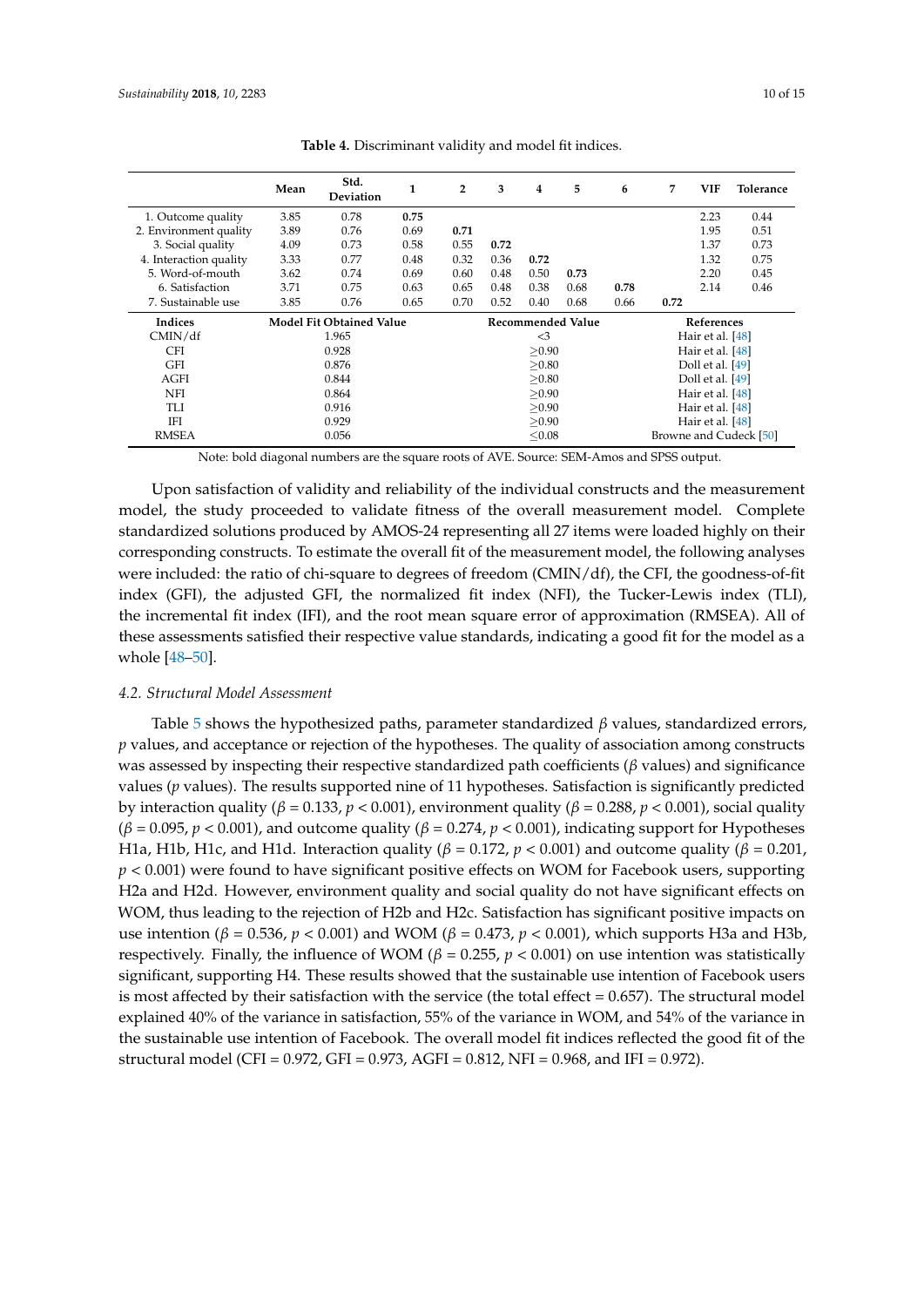<span id="page-10-1"></span>

| <b>Hypothesized Paths</b>                                                                             | <b>Estimate</b>   | S.E.            | p     | Hypothesis |       |                           |  |  |
|-------------------------------------------------------------------------------------------------------|-------------------|-----------------|-------|------------|-------|---------------------------|--|--|
| Interaction quality                                                                                   | $\rightarrow$     | Satisfaction    | 0.133 | 0.048      | $***$ | H <sub>1</sub> a-Accepted |  |  |
| Environment quality                                                                                   | $\rightarrow$     | Satisfaction    | 0.288 | 0.058      | ***   | H1b-Accepted              |  |  |
| Social quality                                                                                        | $\rightarrow$     | Satisfaction    | 0.095 | 0.053      | $***$ | H1c-Accepted              |  |  |
| Outcome quality                                                                                       | $\Longrightarrow$ | Satisfaction    | 0.274 | 0.061      | ***   | H1d-Accepted              |  |  |
| Interaction quality                                                                                   | $\Longrightarrow$ | <b>WOM</b>      | 0.172 | 0.042      | ***   | H <sub>2</sub> a-Accepted |  |  |
| Environment quality                                                                                   | $\Longrightarrow$ | <b>WOM</b>      | 0.038 | 0.052      | 0.483 | H2b-Rejected              |  |  |
| Social quality                                                                                        | $\rightarrow$     | <b>WOM</b>      | 0.033 | 0.045      | 0.465 | H2c-Rejected              |  |  |
| Outcome quality                                                                                       | $\Longrightarrow$ | WOM             | 0.201 | 0.054      | $***$ | H2d-Accepted              |  |  |
| Satisfaction                                                                                          | $\rightarrow$     | Sustainable use | 0.536 | 0.054      | ***   | H <sub>3</sub> a-Accepted |  |  |
| Satisfaction                                                                                          | $\rightarrow$     | <b>WOM</b>      | 0.473 | 0.049      | ***   | H3b-Accepted              |  |  |
| <b>WOM</b>                                                                                            | $\rightarrow$     | Sustainable use | 0.255 | 0.055      | ***   | H4-Accepted               |  |  |
| Customer satisfaction 40%                                                                             |                   |                 |       |            |       |                           |  |  |
| <b>WOM</b> communication 55%                                                                          |                   |                 |       |            |       |                           |  |  |
| Sustainable use intention 54%                                                                         |                   |                 |       |            |       |                           |  |  |
| Model fit indices: CFI = $0.972$ , GFI = $0.973$ , AGFI = $0.812$ , NFI = $0.968$ , and IFI = $0.972$ |                   |                 |       |            |       |                           |  |  |

**Table 5.** Summary of results.

Note: \*\*\* *p* < 0.001, \*\* *p* < 0.05. Source: SEM-Amos output.

# <span id="page-10-0"></span>**5. Discussion**

The immense popularity of social media around the world warrants increased attention to the psychological mechanisms and motivations behind sustainable use. Building on a recognized tradition of applying the multidimensional service quality framework to understand social media behavior, the current study takes a unique and comprehensive approach to investigating how service quality dimensions generate sustainable use intention of Facebook. The results showed that service quality dimensions, such as interaction, outcome, and environment quality, significantly impact the satisfaction of Facebook users, which is consistent with previous studies [\[5](#page-12-4)[,12,](#page-13-0)[36\]](#page-13-24) among others. The interaction quality of the service is the way users perceive Facebook's friends and its authority in the interaction period. Interaction quality is one of the most important dimensions of service quality to satisfy the user, since it is inseparable and intangible. There is a wide scope of helping each other by showing a friendly approach, a willingness to solve problems, sharing realistic guidelines according to need, and so on. Outcome quality represents what the user actually gets from the service. In order to satisfy users, the SNS should provide the right information quickly, deliver users with timely feedback and offer personalized advertising based on the messages they have shared. In addition, to maintain attractive environment quality and enforce novelty, SNS designers can improve interfaces and update them frequently with useful tools, expressions, or icons.

The newly incorporated social quality dimension shows a significant relationship with user satisfaction. This finding is consistent with Wang and Chen [\[31\]](#page-13-19), and Chan et al. [\[32\]](#page-13-20), who found that social quality could improve the continuous usage intention of SNS users. Social factors, in general, lead to individual behavior. In the context of SNS, social presence, social interaction ties, and social norms are reliably predictive to user satisfaction. Maintaining social relationships and social support is the important motivators for using SNS. Furthermore, interaction and outcome quality significantly predict WOM, which corroborate the results of earlier studies [\[38,](#page-14-0)[40\]](#page-14-2). This revealed that favorable perceptions of service quality lead to a self-marketing campaign through WOM. Whenever users experience friendly interaction and realistic feedback, they tend to say a few words about the services.

Our results demonstrated the greater impact of user satisfaction on sustainable use intention and WOM, as supported by previous studies by Lien et al. [\[7\]](#page-12-5), Chan et al. [\[32\]](#page-13-20), and Hennig et al. [\[43\]](#page-14-5), who argued that satisfaction strongly influences users' continuous usage intention and WOM. This study also validated the influence of WOM on usage intention, which supports the results of Chen et al. [\[17\]](#page-13-5). When users perceive a higher level of satisfaction, they generate an intention to sustainable use and participate voluntarily in the gossip towards the service. Since Facebook comprises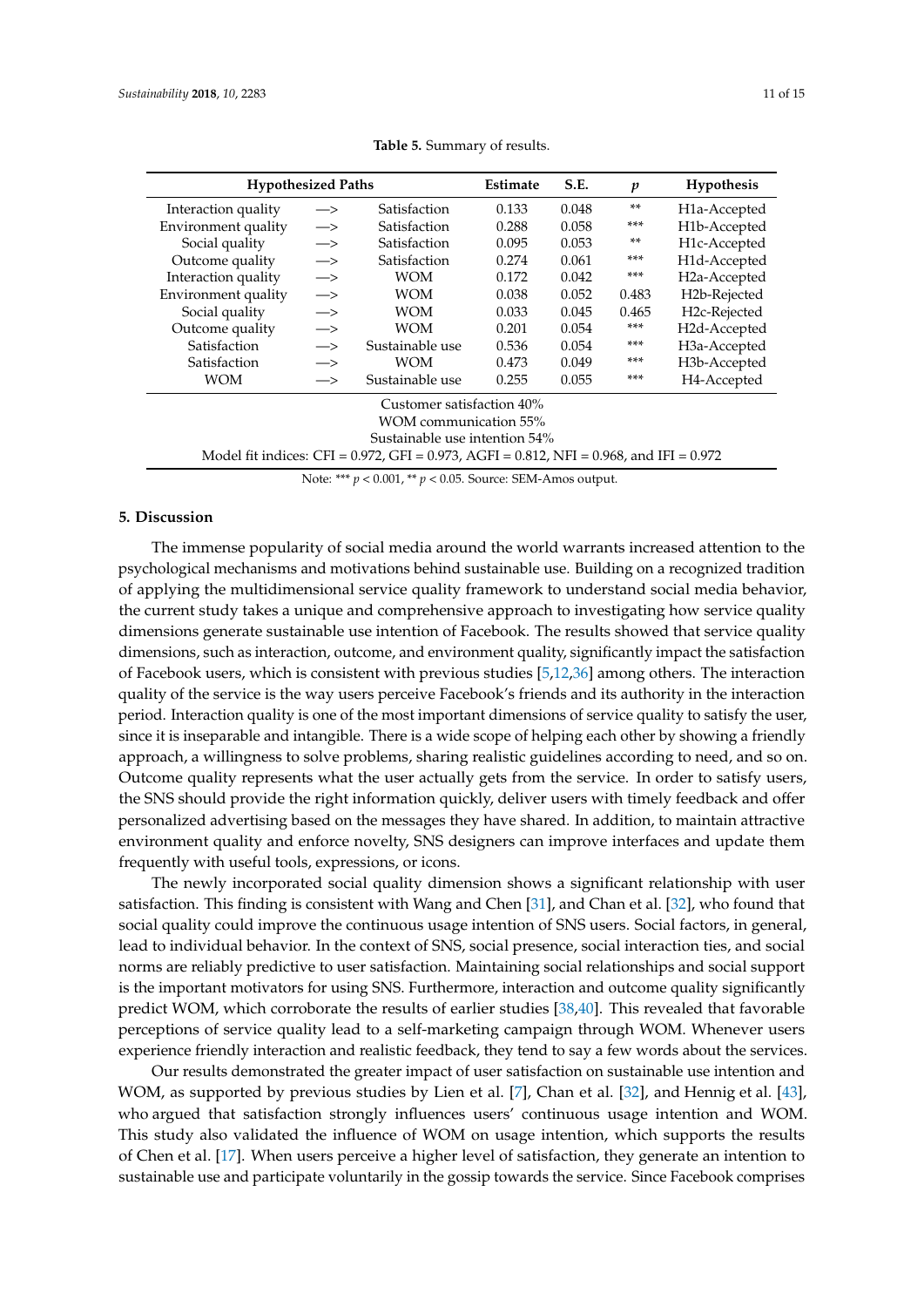communication media, multimedia, online entertainment, blogs, and even electronic business opportunities, the sustainable use intention becomes a burning issue. Hence, these results revealed that user satisfaction and WOM communication play a vital role in maintaining sustainable use intention. In addition, these mechanisms are also a strong consequence of service quality dimensions.

However, two Hypotheses H2b and H2c were rejected in this study, allowing for future considerations. The environment and social dimensions of service quality have no significant impact on WOM. It is possible that Facebook users may not consider these two dimensions to be primary motivating factors for WOM communication; in other words, users might consider interaction and outcome quality to be their motivating factors for WOM. Another potential explanation could be that individuals are unaware or skeptical of these dimensions. In addition, Facebook users may be sensitive about an egoistic quality that plays an important, yet unwanted, role in determining WOM.

# **6. Conclusions**

This study investigated the sustainable use intention of Facebook users through the lens of multidimensional and hierarchical service quality theory. The results of the study have supported the research model as having good explanatory power in predicting sustainable use intention of Facebook users. The current study has provided a better understanding of the service quality dimensions that are most influential to Facebook customers' satisfaction and WOM, which ultimately affect their sustainable use intention. Particularly, all dimensions of service quality, i.e., interaction, environment, social, and outcome service quality, are positively and significantly related to user satisfaction, whereas interaction and outcome quality are significantly related to WOM communication. In addition, the impact of user satisfaction on sustainable use intention and WOM is significantly positive, and WOM also has a significant positive impact on sustainable use intention.

This study will contribute extensively to the literature surrounding SNS research by validating the influence of hierarchical service quality dimensions on satisfaction and WOM, and assessing the impact of Facebook users' satisfaction and WOM on their sustainable use intent. Based on these findings, the study offers several points that further develop the theory. First, prior studies have applied multidimensional service quality theory to various SNS in the context of developed countries [\[7](#page-12-5)[,12](#page-13-0)[,43\]](#page-14-5). The current study confirms the generalizability and predictive power of this theory in the context of emerging economies as well. Second, this study has incorporated the social quality dimension into the model, and confirms both its direct impact on satisfaction and its indirect impact on intended use. These results open a new avenue for future research. Third, the results confirm that outcome and environment quality are the best predictors of Facebook users' satisfaction, and that interaction and social quality have only mild effects on satisfaction. The study also confirms that satisfaction and WOM are valuable predictors of sustainable use intention. These findings provide deeper insights into understanding perceived service quality and the factors that affect it, as well as the ways in which these factors influence use intention of Facebook.

Sustainable use intention has been increasingly important in the context of intense competition among SNS providers; thus, this study provides a number of business implications that may aid in producing valuable SNS users in the long term. First, this study showed that outcome and environment quality should be prioritized in order to increase Facebook users' satisfaction. Therefore, Facebook managers should be careful to monitor the information shared on Facebook pages, and remain aware of users' experiences with network externalities and useful features. Second, managers should strengthen interaction and social quality in order to increase user satisfaction. SNS managers should be aware of critical issues arising from users' experiences, as these are the predominant predictors of sustainable use intention. SNS developers can provide features, such as a "friend finder" to alert users to newly added friends. This type of approach improves relationship quality and supports WOM, which immediately contribute to sustainable use intentions. Third, in highlighting the importance of satisfaction and WOM, SNS managers should continually integrate and improve useful features and various value added activities to better enable users to reach each other; to enhance social interactions, satisfaction, and trust;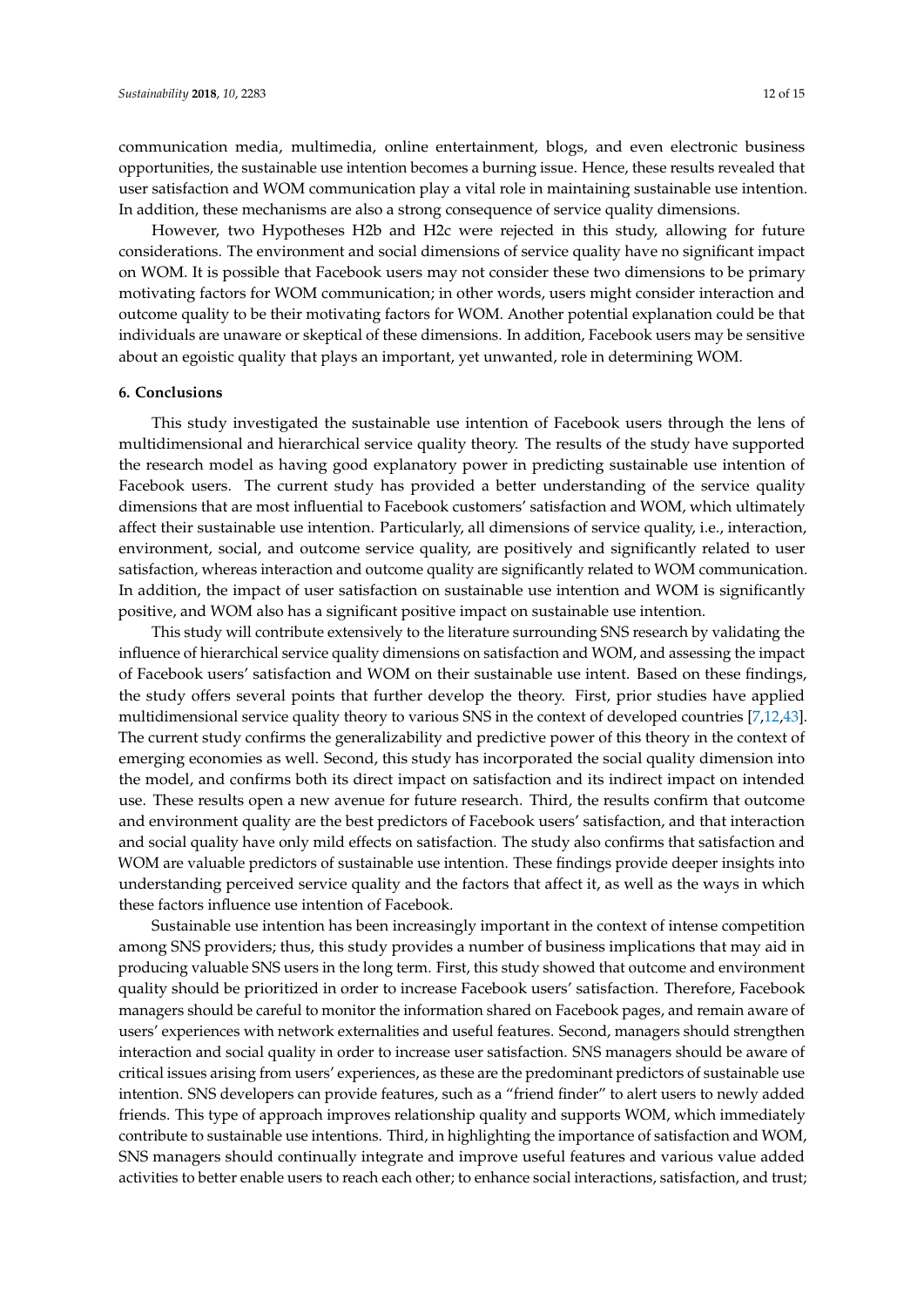and to further increase users' intention. Finally, the results of the study showed a mechanism that builds the intended use of SNS users, and thus practitioners or managers may apply this mechanism to achieve a loyal user base.

Despite the significant theoretical and managerial implications, this study has some limitations that present opportunities for further research. First, as we measured satisfaction based only on various dimensions of service quality, other factors, such as trust or subjective norms, have not been examined in this context. Second, this study incorporated the social quality dimension into the research model and validated it by cross-sectional data analysis. Since social quality has not previously been investigated in this manner, more studies on Facebook or other SNSs should be investigated to confirm the results of the present study. Moreover, the generalization of the results is dubious because of its sample restricted with single county users, and a more diverse and balanced sample should, therefore, be used in future studies to broaden the understanding of the relationship between service quality dimensions and sustainable use intention.

Therefore, we suggest that future researchers examine the theoretical research model provided in this study by focusing on representatives of other potential factors that are not considered in this study. The construct of social quality should be studied more carefully by future research to determine its direct and indirect impact on user satisfaction, WOM and sustainable use intention. In addition, future trials might benefit from using cross-national samples to examine the more generalized results. There might also be room for a more integrated model that includes other SNS contexts to give more clear and complete insights into the relationship between service quality dimensions and sustainable use intention.

**Author Contributions:** M.A.H. wrote the paper and designed the survey. M.K. suggested research ideas and contributed to the writing and revision of the paper.

**Conflicts of Interest:** The authors declare no conflicts of interest.

# **References**

- <span id="page-12-0"></span>1. Jang, Y.T.; Chang, S.E.; Chen, P.A. Exploring social networking sites for facilitating multi-channel retailing. *Multimed. Tools Appl.* **2015**, *74*, 159–178. [\[CrossRef\]](http://dx.doi.org/10.1007/s11042-013-1430-z)
- <span id="page-12-1"></span>2. Chang, S.E.; Liu, A.Y.; Shen, W.C. User trust in social networking services: A comparison of Facebook and LinkedIn. *Comput. Hum. Behav.* **2017**, *69*, 207–217. [\[CrossRef\]](http://dx.doi.org/10.1016/j.chb.2016.12.013)
- <span id="page-12-2"></span>3. Wang, W.; Hsieh, J.P.A.; Song, B. Understanding user satisfaction with instant messaging: An empirical study. *Int. J. Hum. Comput. Int.* **2012**, *28*, 153–162. [\[CrossRef\]](http://dx.doi.org/10.1080/10447318.2011.568893)
- <span id="page-12-3"></span>4. Statista. Number of Monthly Active Facebook Users Worldwide. 2018. Available online: [https://www.statista.](https://www.statista.com/statistics/272014/global-social-networks-ranked-by-number-of-users/) [com/statistics/272014/global-social-networks-ranked-by-number-of-users/](https://www.statista.com/statistics/272014/global-social-networks-ranked-by-number-of-users/) (accessed on 3 February 2018).
- <span id="page-12-4"></span>5. Zhao, L.; Lu, Y.; Zhang, L.; Chau, P.Y.K. Assessing the effects of service quality and justice on customer satisfaction and the continuance intention of mobile value-added services: An empirical test of a multidimensional model. *Decis. Support Syst.* **2012**, *52*, 645–656. [\[CrossRef\]](http://dx.doi.org/10.1016/j.dss.2011.10.022)
- 6. Nikou, S.; Bouwman, H. Ubiquitous use of mobile social network services. *Telemat. Inform.* **2014**, *31*, 422–433. [\[CrossRef\]](http://dx.doi.org/10.1016/j.tele.2013.11.002)
- <span id="page-12-5"></span>7. Lien, C.H.; Cao, Y.; Zhou, X. Service quality, satisfaction, stickiness and usage intentions: An exploratory evaluation in the context of WeChat services. *Comput. Hum. Behav.* **2017**, *68*, 403–410. [\[CrossRef\]](http://dx.doi.org/10.1016/j.chb.2016.11.061)
- <span id="page-12-6"></span>8. Kowatsch, T.; Maass, W. In-store consumer behavior: How mobile recommendation agents influence usage intentions, product purchases, and store preferences. *Comput. Hum. Behav.* **2010**, *26*, 697–704. [\[CrossRef\]](http://dx.doi.org/10.1016/j.chb.2010.01.006)
- <span id="page-12-7"></span>9. Boehmer, J.; Lacy, S. Sport news on facebook: The relationship between interactivity and readers' browsing behavior. *Int. J. Sport Commun.* **2014**, *7*, 1–15. [\[CrossRef\]](http://dx.doi.org/10.1123/IJSC.2013-0112)
- <span id="page-12-8"></span>10. Lee, I.S.; Lee, E.S. The relationships among Needs for Self-expression, SNS's Social Function and Continued Use Intention of SNS Users. *Korea Logist. Rev.* **2017**, *27*, 147–161. [\[CrossRef\]](http://dx.doi.org/10.17825/klr.2017.27.3.147)
- <span id="page-12-9"></span>11. Lee, S.Y.; Jeong, E.S. An Exploratory Study on Social Network Services in the Context of Web 2.0 Period. *Manag. Inf. Syst. Rev.* **2010**, *29*, 143–167.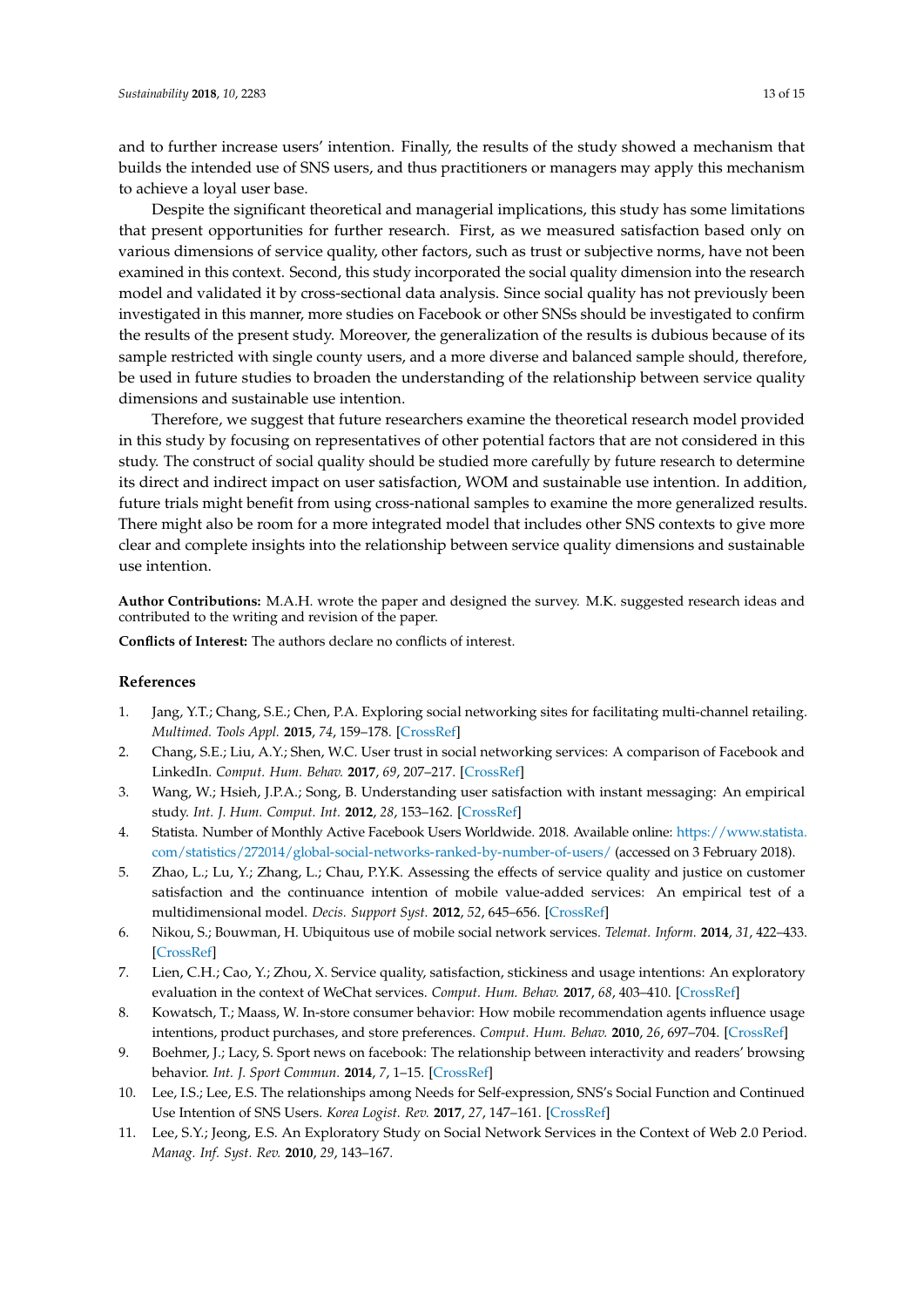- <span id="page-13-0"></span>12. Lu, Y.; Zhang, L.; Wang, B. A multidimensional and hierarchical model of mobile service quality. *Electron. Commer. Res. Appl.* **2009**, *8*, 228–240. [\[CrossRef\]](http://dx.doi.org/10.1016/j.elerap.2009.04.002)
- <span id="page-13-1"></span>13. Brady, M.K.; Cronin, J. Some new thoughts on conceptualizing perceived service quality: A hierarchical approach. *J. Mark.* **2001**, *65*, 34–49. [\[CrossRef\]](http://dx.doi.org/10.1509/jmkg.65.3.34.18334)
- <span id="page-13-2"></span>14. Haruna, B.; Kiran, K.; Tahira, M. Modeling web-based library service quality and user loyalty in the context of a developing country. *Electron. Libr.* **2017**, *35*, 507–519. [\[CrossRef\]](http://dx.doi.org/10.1108/EL-10-2015-0211)
- <span id="page-13-3"></span>15. Clemes, M.D.; Gan, C.; Ren, M. Synthesizing the effects of service quality, value, and customer satisfaction on behavioral intentions in the motel industry: An empirical analysis. *J. Hosp. Tour. Res.* **2011**, *35*, 530–568. [\[CrossRef\]](http://dx.doi.org/10.1177/1096348010382239)
- <span id="page-13-4"></span>16. Liu, Y. Word of Mouth for Movies: Its Dynamics and Impact on Box Office Revenue. *J. Mark.* **2006**, *70*, 74–89. [\[CrossRef\]](http://dx.doi.org/10.1509/jmkg.70.3.74)
- <span id="page-13-5"></span>17. Chen, S.C.; Yen, D.C.; Hwang, M.I. Factors influencing the continuance intention to the usage of Web 2.0: An empirical study. *Comput. Hum. Behav.* **2012**, *28*, 933–941. [\[CrossRef\]](http://dx.doi.org/10.1016/j.chb.2011.12.014)
- <span id="page-13-6"></span>18. Wang, T.; Yeh, R.K.-J.; Chen, C.; Tsydypov, Z. What drives electronic word-of-mouth on social networking sites? Perspective of social capital and self-determination. *Telemat. Informat.* **2016**, *33*, 1034–1047. [\[CrossRef\]](http://dx.doi.org/10.1016/j.tele.2016.03.005)
- <span id="page-13-7"></span>19. Gronroos, C.A. Service quality model and its marketing implications. *Eur. J. Mark.* **1984**, *18*, 36–44. [\[CrossRef\]](http://dx.doi.org/10.1108/EUM0000000004784)
- <span id="page-13-8"></span>20. Parasuraman, A.; Zeithaml, V.A.; Berry, L.L. SERVQUAL: A multiple-item scale for measuring consumer perceptions of service quality. *J. Retail.* **1988**, *64*, 12–40.
- <span id="page-13-9"></span>21. Dyke, T.P.V.; Kappelman, L.A.; Prybutok, V.R. Measuring information systems service quality: Concerns on the use of the SERVQUAL questionnaire. *MIS Q.* **1997**, *21*, 195–208. [\[CrossRef\]](http://dx.doi.org/10.2307/249419)
- <span id="page-13-11"></span><span id="page-13-10"></span>22. Buttle, F. Review, Critique, Research Agenda. *Eur. J. Mark.* **1996**, *30*, 8–32. [\[CrossRef\]](http://dx.doi.org/10.1108/03090569610105762)
- 23. Cronin, J.J.; Taylor, S.A. Measuring service quality: A reexamination and extension. *J. Mark.* **1992**, *56*, 55–68. [\[CrossRef\]](http://dx.doi.org/10.2307/1252296)
- <span id="page-13-12"></span>24. Coulthard, L.J.M. Measuring Service Quality: A Review and Critique of Research Using SERVQUAL. *Int. J. Mark. Res.* **2004**, *46*, 479–497. [\[CrossRef\]](http://dx.doi.org/10.1177/147078530404600401)
- <span id="page-13-13"></span>25. Rust, R.; Oliver, R.L. *Service Quality: Insights and Managerial Implications from the Frontier*; Sage Publications: Thousand Oaks, CA, USA, 1994.
- <span id="page-13-14"></span>26. Dabholkar, P.A.; Thorpe, D.I.; Rentz, J.O. A measure of service quality for retail stores: Scale development and validation. *J. Acad. Mark. Sci.* **1996**, *24*, 3–16. [\[CrossRef\]](http://dx.doi.org/10.1007/BF02893933)
- <span id="page-13-15"></span>27. Caro, L.M.; Garcia, J.A.M. Developing a multidimensional and hierarchical service quality model for the travel agency industry. *Tour. Manag.* **2008**, *29*, 706–720. [\[CrossRef\]](http://dx.doi.org/10.1016/j.tourman.2007.07.014)
- <span id="page-13-16"></span>28. Olorunniwo, F.; Hsu, M.K. A typology analysis of service quality, customer satisfaction and customer behavioral intentions in mass services. *Manag. Serv. Qual.* **2006**, *16*, 106–123. [\[CrossRef\]](http://dx.doi.org/10.1108/09604520610650600)
- <span id="page-13-17"></span>29. Kim, S.M.; Oh, J.Y. Employee emotional response toward healthcare organization's service recovery efforts and its influences on service recovery performance. *Serv. Bus.* **2012**, *6*, 297–321. [\[CrossRef\]](http://dx.doi.org/10.1007/s11628-012-0137-y)
- <span id="page-13-18"></span>30. Chen, Z.; Zhu, J.; Zhou, M. How does a servant leader fuel the service fire? A multilevel model of servant leadership, individual selfidentity, group competition climate, and customer service performance. *J. Appl. Psychol.* **2015**, *100*, 511–521. [\[CrossRef\]](http://dx.doi.org/10.1037/a0038036) [\[PubMed\]](http://www.ncbi.nlm.nih.gov/pubmed/25314366)
- <span id="page-13-19"></span>31. Wang, E.S.; Chen, L.S. Forming relationship commitments to online communities: The role of social motivations. *Comput. Hum. Behav.* **2012**, *28*, 570–575. [\[CrossRef\]](http://dx.doi.org/10.1016/j.chb.2011.11.002)
- <span id="page-13-20"></span>32. Chan, T.K.H.; Cheung, C.M.K.; Shi, N.; Lee, M.K.O.; Lee, Z.W.Y. An Empirical Examination of Continuance Intention of Social Networking Sites. *Pac. Asia J. Assoc. Inform. Syst.* **2016**, *8*, 69–90.
- <span id="page-13-21"></span>33. Ellison, N.B.; Steinfield, C.; Lampe, C. The Benefits of Facebook "Friends": Social Capital and College Students' Use of Online Knowledge Sharing Among Tourists via Social Media Social Network Sites. *J. Comput. Med. Commun.* **2007**, *12*, 1143–1168. [\[CrossRef\]](http://dx.doi.org/10.1111/j.1083-6101.2007.00367.x)
- <span id="page-13-22"></span>34. Zhang, M.; Guo, L.; Hu, M.; Liu, W. Influence of customer engagement with company social networks on stickiness: Mediating effect of customer value creation. *Int. J. Inf. Manag.* **2017**, *37*, 229–240. [\[CrossRef\]](http://dx.doi.org/10.1016/j.ijinfomgt.2016.04.010)
- <span id="page-13-23"></span>35. Vivek, S.D. A Scale of Consumer Engagement. Ph.D. Thesis, The University of Alabama, Tuscaloosa, AL, USA, 2009.
- <span id="page-13-24"></span>36. Kuo, Y.F.; Wu, C.M.; Deng, W.J. The relationships among service quality, customer satisfaction, and post-purchase intention in mobile value-added services. *Comput. Hum. Behav.* **2009**, *25*, 887–896. [\[CrossRef\]](http://dx.doi.org/10.1016/j.chb.2009.03.003)
- <span id="page-13-25"></span>37. Lin, K.Y.; Lu, H.P. Intention of Continue Using Facebook Fan Pages from the Perspective of Social Capital Theory. *Cyberpsychol. Behav. Soc. Netw.* **2011**, *14*, 565–571. [\[CrossRef\]](http://dx.doi.org/10.1089/cyber.2010.0472) [\[PubMed\]](http://www.ncbi.nlm.nih.gov/pubmed/21381968)